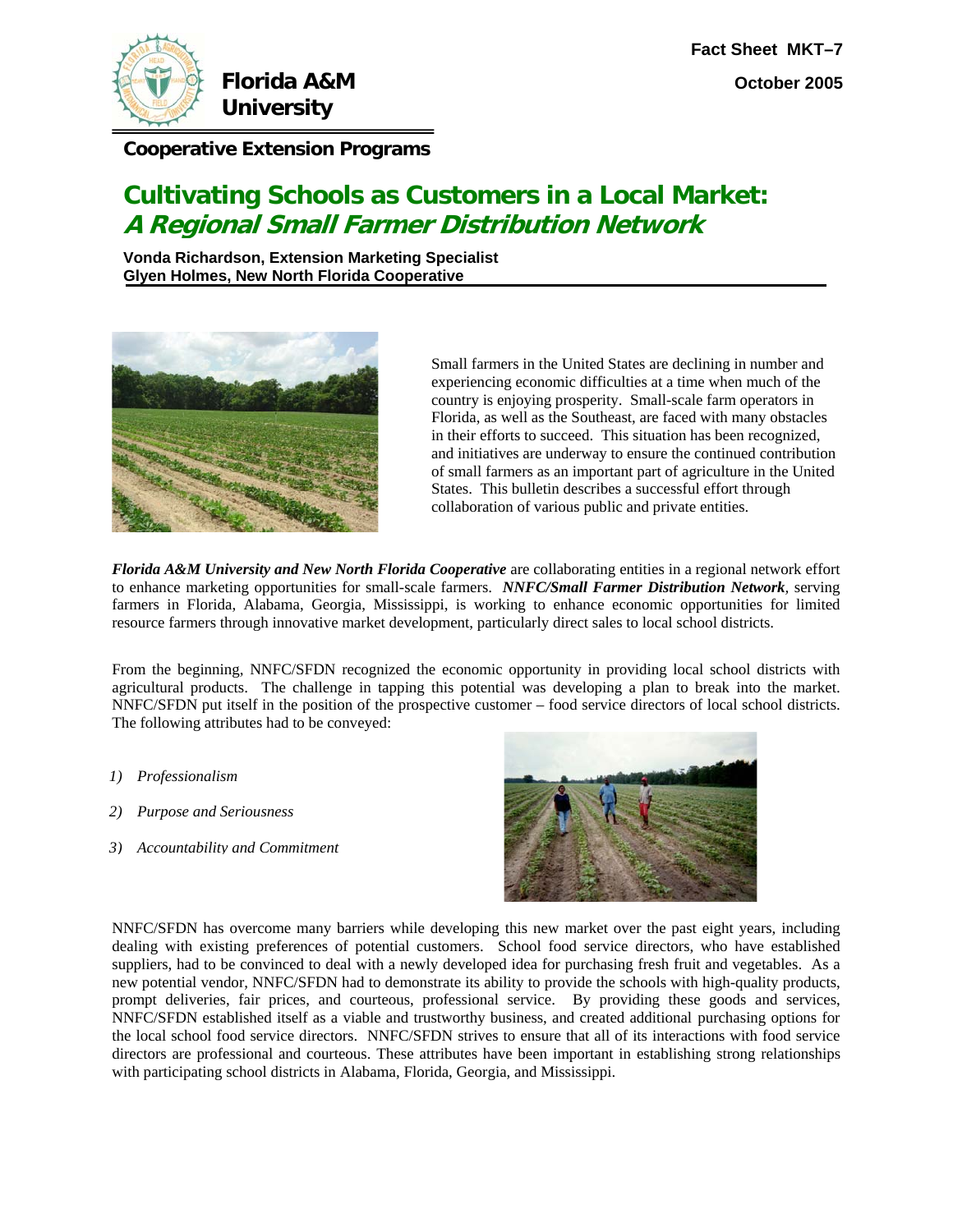Demonstrating its purpose and seriousness has providing high-quality products, in the quantity been critical in creating a relationship of trust with food directors. Included among a food director's responsibilities are providing healthy, nutritious meals to thousands of children daily, controlling costs, establishing menu schedules, and following federal guidelines. A food director needs vendors who are committed to ordered, at the agreed-upon time, and at a reasonable price.



NNFC/SFDN works diligently to convey its serious commitment to meeting the needs of school food directors, and its resolve and commitment has alleviated many of the initial apprehensions that food directors had regarding conducting business with a new network of small farmers. Accountability of a vendor or supplier is extremely important to a food service director, who understands that things can and will occasionally go wrong. Food service directors need to be able to get in touch with the vendor quickly when there is a problem. Similarly, they need to be notified in advance if a delivery will be late or missed completely, so substitutions and adjustments can be made. Responsibility and accountability of has enabled NNFC/SFDN to develop lasting, successful working relationships with the participating school districts.

Providing free samples of a product is a marketing tool commonly used to develop awareness and familiarity. It was decided that delivering a free sample would demonstrate its ability to provide the quantities of high-quality product required. NNFC/SFDN provided all participating school districts with free samples to clearly illustrate that a network of small farmers could indeed successfully supply a school lunch program with local agricultural products in an acceptable, professional manner. This reinforces an image as a professional, courteous, serious, and accountable business that could satisfy the needs of local school food service directors.

NFC/SFDN established a solid reputation by working with and meeting the needs of the participating local school N districts in Alabama, Florida, Georgia, and Mississippi. NNFC/SFDN did its best to provide the necessary amounts of high-quality fresh fruit and vegetables on time whenever products were part of the school menu. By the end of the school year, NNFC/SFDN successfully and professionally fulfilled its commitment, and the working relationship with the food director continued to develop. Because of this successful business relationship, word-of-mouth advertising has opened additional opportunities in school districts throughout the region.

#### **Vending Experiences**



The mission of NNFC/SFDN implies the importance of facilitating the flow of profit from the value-added business operation to and within the local community. All the previously discussed details were essential to the successful sales of fresh fruit and vegetables to local schools. The end result of these efforts is an impressive record over the eight year period. The vending experiences over the past years have been positive steps in building a long-term, reputable business.

Many produce items have been introduced for this effort including fresh, cut and bagged leafy greens, green beans, sweet potato fries, and muscadine grapes. Other produce items include fresh, shelled and bagged field peas (purple hull, blackeye, lima beans, cream 4's), watermelon, strawberries, and blackberries. This strategy is designed to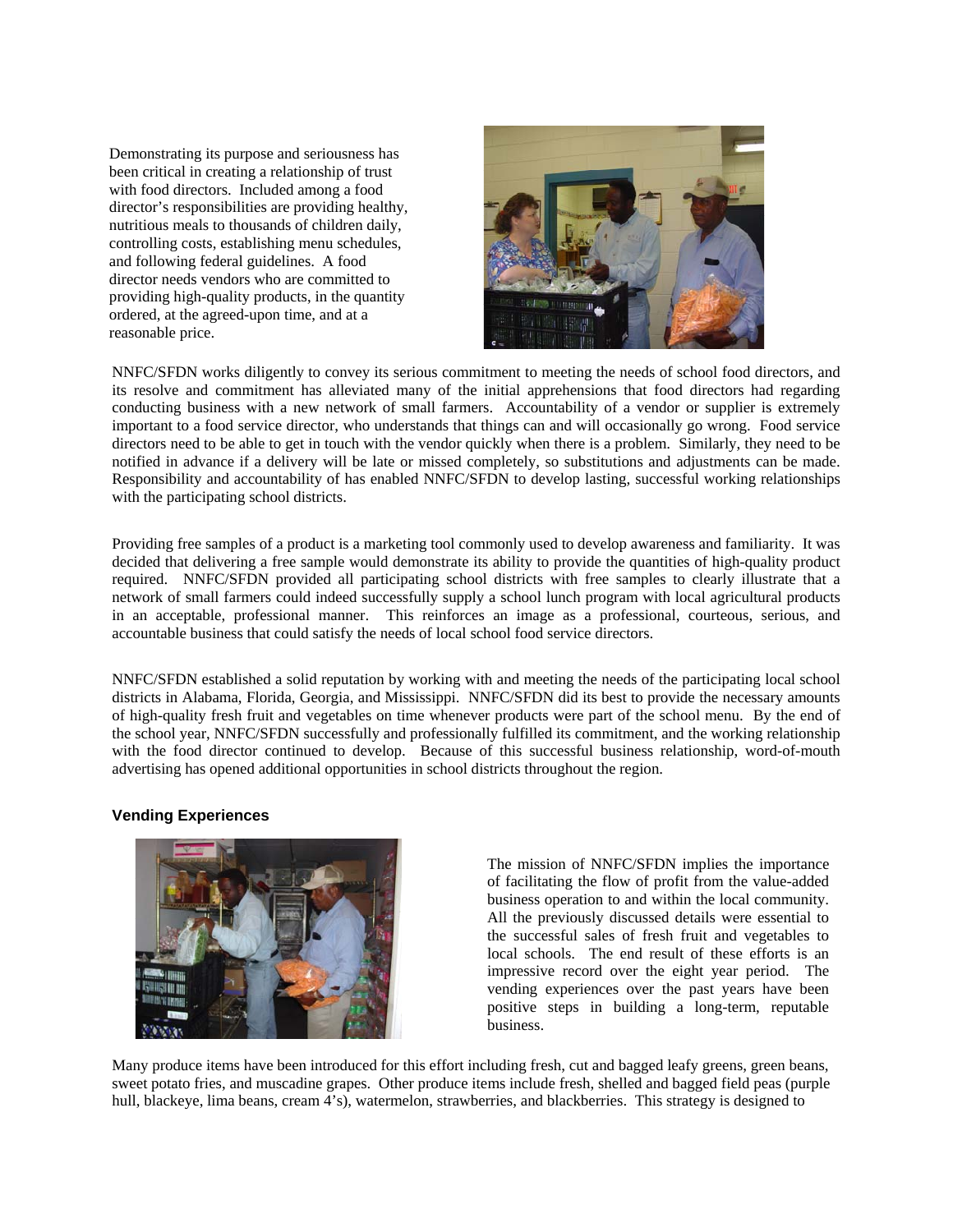encourage diversification of crops, increase in profitability for small farmers, and expansion of future market opportunities.

Sales have offered children in both rural and urban schools additional food choices. School food service directors have noted increases in student participation in the School Lunch Program, as well as increased sales to faculty, staff, and the community. Food directors have expressed pleasure regarding their business relationship with NNFC/SFDN, citing nutritional benefits and noticeable student and administrative acceptance as particularly significant advantages. These positive results have been attained through the combined efforts of NNFC/SFDN, their partners, and participating school districts.

## **Successes Over the Years**

- $\blacktriangleright$  Market Development
- > Product Trials
- $\blacktriangleright$  Building a Strong Delivery Record
- > Providing Nutritional Benefits to School Children
- > Creating Community Awareness
- **Exercise** Positive Business Reputation
- > Teamwork
- riangleright Organization
- $\blacktriangleright$  Infrastructure Development
- **EXECUTE:** Innovative Partnership for Assistance
- ' Improved Economic Opportunity for Small Farmers

#### **Schools Supplied**

| <b>FLORIDA</b>         |                                  |  |
|------------------------|----------------------------------|--|
| <b>SCHOOL</b>          | <b>CHILDREN</b><br><b>SERVED</b> |  |
| Leon County            | 31,000                           |  |
| Okaloosa County        | 30,000                           |  |
| Santa Rosa County      | 22,000                           |  |
| Pinellas County        | 117,000                          |  |
| Gadsden County         | 7.000                            |  |
| Sarasota County        | 39,000                           |  |
| Nassau County          | 10,000                           |  |
| Jackson County         | 7,000                            |  |
| Palm Beach County      | 156,000                          |  |
| <b>Broward County</b>  | 230,000                          |  |
| <b>Hamilton County</b> | 3,500                            |  |
| <b>Bay County</b>      | 25,000                           |  |
| <b>Walton County</b>   | 6.000                            |  |

| <b>GEORGIA</b>            |                                  |
|---------------------------|----------------------------------|
| <b>SCHOOL</b>             | <b>CHILDREN</b><br><b>SERVED</b> |
| Dougherty County          | 16,000                           |
| <b>Brantley County</b>    | 3,300                            |
| Ben Hill County           | 3,400                            |
| <b>Tift County</b>        | 7,600                            |
| <b>Liberty County</b>     | 11,000                           |
| SE Georgia (12 districts) | 51,000                           |
| Marietta City             | 7,500                            |
| Newton County             | 13,000                           |
| SW Georgia (7 districts)  | 21,000                           |
| Glynn County              | 12,000                           |